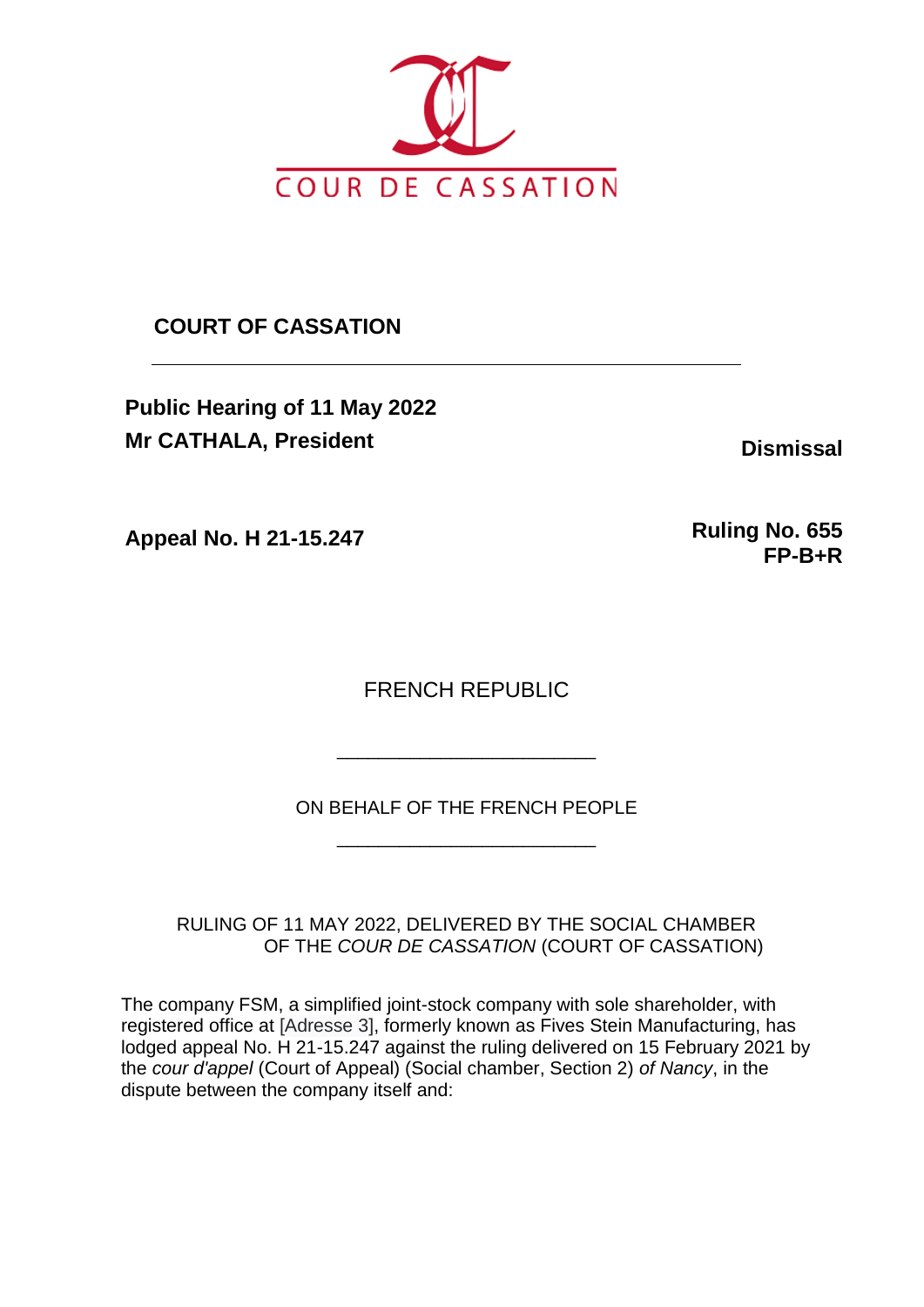1. Ms [C] [O], domiciled at [Adresse 4],

2. Job centre of [Localité 6], with registered office at [Adresse 5], respondents in the quashing procedure.

### **Parties intervening voluntarily:**

1. Syndicat des avocats de France (SAF) [French Union of Lawyers], with registered office at [Adresse 2],

2. Syndicat d'Avocats d'entreprise en droit social (Avosial) [Union of Corporate Lawyers specialized in labour lawl, with registered office at [Adresse 1].

Ms [O] has lodged a cross-appeal against the same ruling.

In support of its action, the appellant relies on the single plea for quashing attached to the present ruling.

In support of its action, the appellant relies on the single plea for quashing also attached to the present ruling.

The case file was sent to the Prosecutor-General.

On the report of Mr Barincou, Judge, and Ms Prache, Judge Referee, assisted by Ms Safatian, Judge Auditor of the Documentation, Studies and Report service, the observations of SCP Célice, Texidor, Périer, lawyer of the company FSM, SCP Didier et Pinet, lawyer of Ms Grosjean, SCP Zribi and Texier, lawyer of Syndicat des avocats de France (SAF), Me Ridoux, lawyer of Avosial, the pleadings of Me Célice for the company FSM, Me Didier for Ms Grosjean, Zribi for SAF and Mr Ridoux for Avosial, and the advisory opinion of Ms Berriat, First Advocate-General, having deliberated in accordance with the law in the public hearing of 31 March 2022 in which Mr Cathala, President, Mr Barincou, Co-reporting Judge, Ms Prache, Co-reporting Judge Referee, Mr Huglo, Elder Judge, Ms Farthouat-Danon, Mr Schamber, Ms Mariette, Mr Rinuy, Pion, Ms Van Ruymbeke, Mr Pietton, Ms Cavrois, Ms Monge, Ms Ott, Judges, Ms Ala, Ms Chamley-Coulet, Ms Valéry, Judge Referees, Ms Berriat, First Advocate-General, and Ms Piquot, chamber registrar,

the Social Chamber of the *Cour de cassation* (Court of cassation), comprising, pursuant to Articles R.  $421441$  and R. 431-5 of the Judicial Code, the abovementioned President and Judges, having deliberated in accordance with the law, has delivered the present ruling.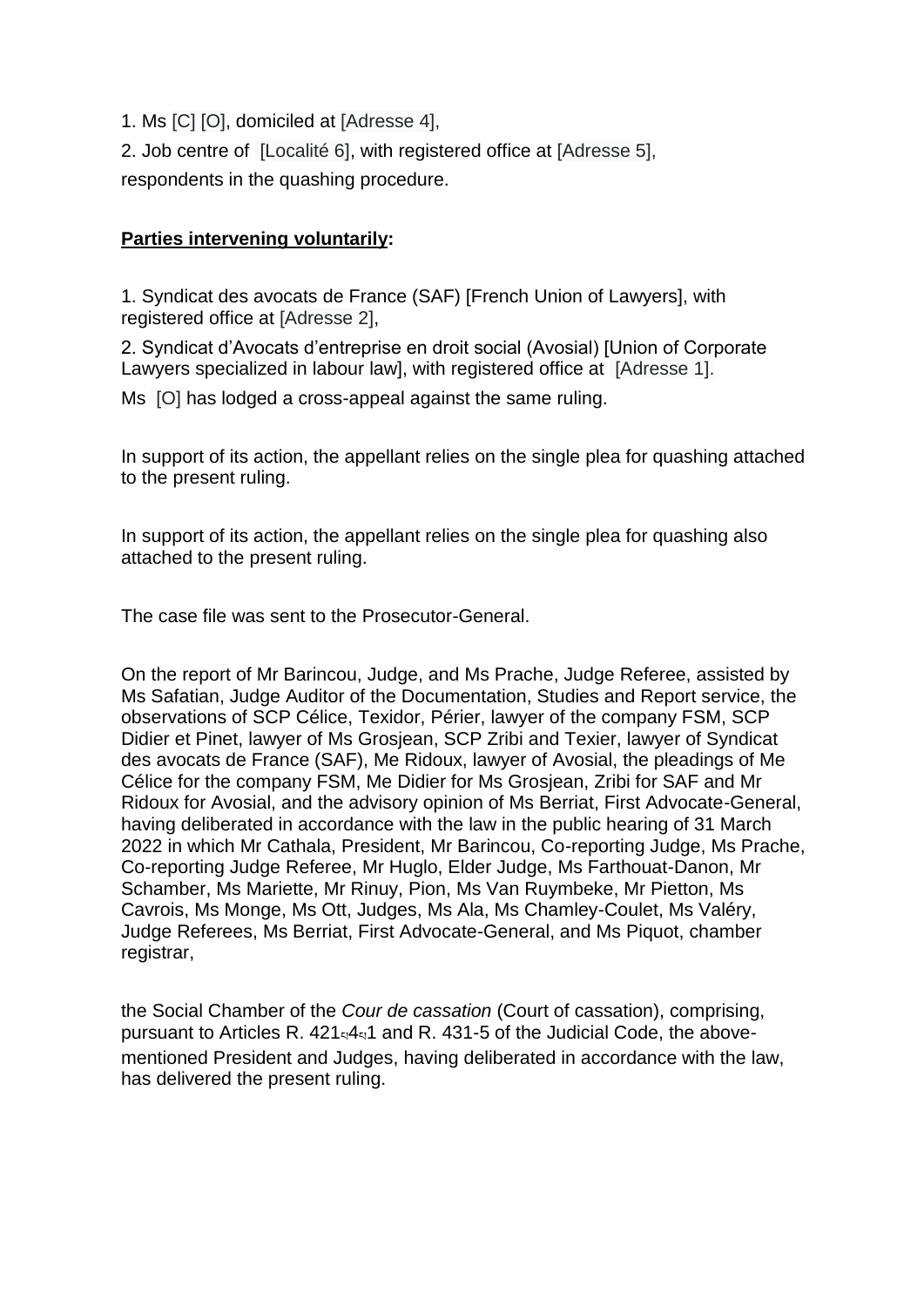### **Examination of its own motion of the admissibility of voluntary interventions, after notice the parties pursuant to Article 1015 of the Civil Procedure Code**

- 1. According to Articles 327 and 330 of the Civil Procedure Code, voluntary interventions are only admissible before the *Cour de cassation* (Court of cassation) if they are made incidentally in support of a party's claims and are admissible only if the author has an interest in supporting said party for the preservation of their rights.
- 2. Since Syndicat des avocats de France (SAF) and Syndicat d'Avocats d'entreprise en droit social (Avosial) do not justify such an interest in this dispute, their voluntary interventions are not admissible.

# **Facts and procedure**

- 3. According to the ruling under appeal (Nancy, 15 February 2021), Ms [O] was hired by Fives Stein Manufacturing, to whose rights FSM is subject, as a secretary from 15 September 1981.
- 4. A restructuring and downsizing project involving the removal of seven posts was implemented as of 27 March 2017.
- 5. By letter of 18 September 2017, the employee was summoned to a pre-dismissal interview, scheduled for 2 October 2017, and then dismissed for economic reasons by letter of 13 October 2017. The employee took reclassification leave, which started on 14 October 2017 and ended on 22 September 2018.
- 6. On 2 October 2018, the employee challenged her dismissal before the labour tribunal.

# **Reviewing pleas**

## *On the main plea, attached hereto*

7. Pursuant to Article 1014, paragraph 2 of the Civil Procedure Code, there is no need to rule by a specially reasonned decision on this plea, which is clearly not of a nature to the quashing.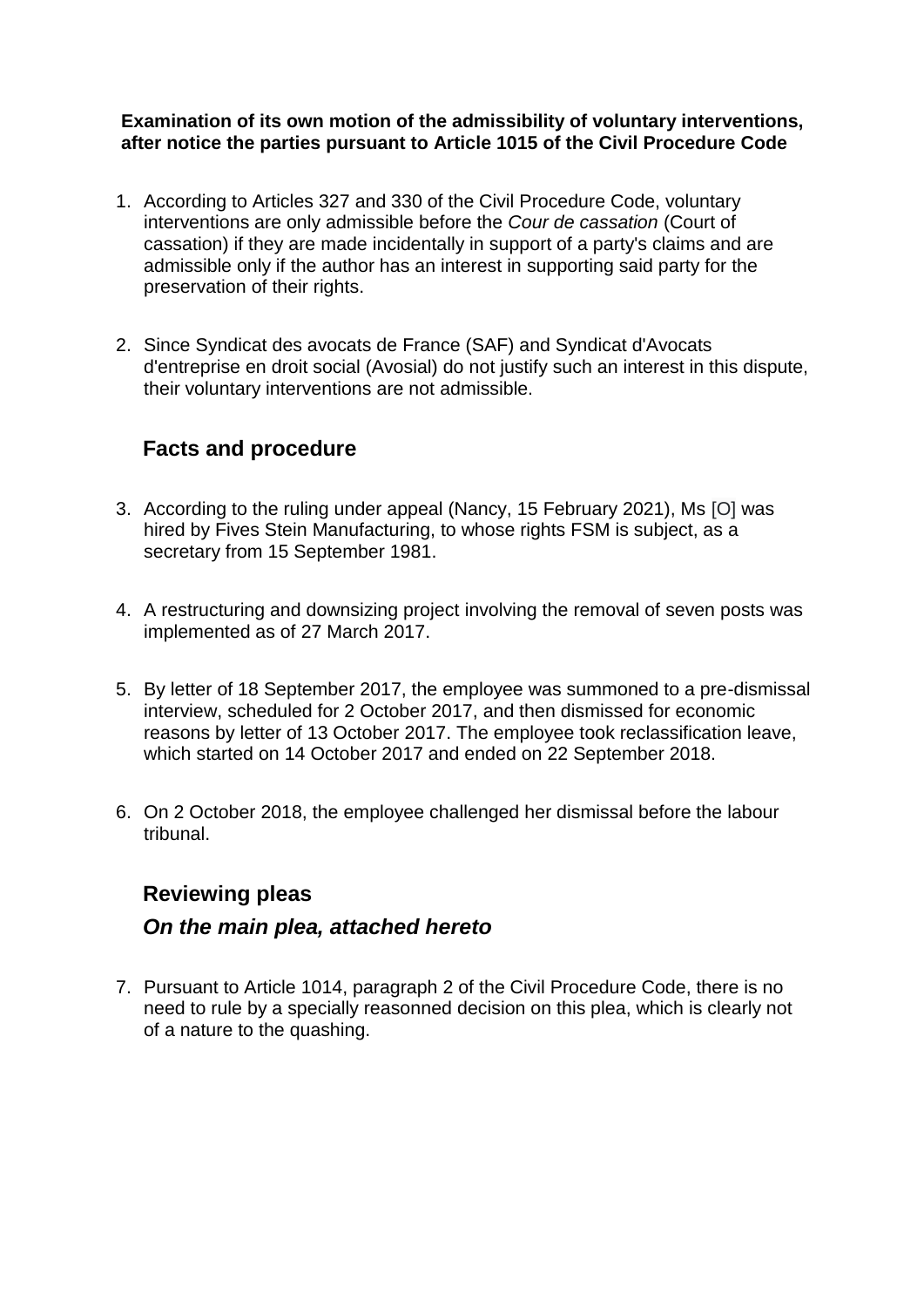### *Statement of plea*

8. The employee criticises the ruling for saying that Article L. 1235-3 of the Labour Code is not contrary to Article 24 of the European Social Charter and, consequently, for limiting the amount of damages for dismissal without actual and serious basis to EUR 48,000, when:

> "1. Article 24 of the European Social Charter provides that, "With a view to ensuring the effective exercise of the right of workers to protection in cases of termination of employment, the Parties undertake to recognise [...] the right of workers whose employment is terminated without a valid reason to adequate compensation or other appropriate relief"; that provision has direct effect in domestic law in disputes between individuals in order to grant a right to individuals and not to require the intervention of any additional act in order to have effect in respect of other individuals; by holding, on the contrary, that, in order to apply the scale provided for in Article L. 1235-3 of the Labour Code in its wording resulting from Executive Order No. 2017-1387 of 22 September 2017 and, thus, to limit the compensation granted to employees, "having regard to the importance of the discretion left to the Contracting Parties by Article 24 of the Social Charter, similar to those of Parts I and III of the same text, the provisions of Article 24 of that Charter are not directly effective in domestic law in a dispute between individuals", the Court of Appeal has acted in breach of the above-mentioned provisions;

> 2. When an act of Union law requires national implementing measures, national authorities and courts may continue to apply national standards for the protection of fundamental rights, provided that such application does not compromise the level of protection provided for by the Charter, as interpreted by the Court, or the primacy, unity and effectiveness of Union law; therefore, the discretion left to the Contracting Parties by Article 24 of the Charter does not imply that they have the right to depart from the minimum requirements of that text; the mechanism for compensating an employee who has been dismissed without good cause under national legislation is compatible with that legislation only if it provides for reimbursement of the financial losses incurred between the date of dismissal and the ruling of the appeal body, the possibility of reinstatement of the employee and/or compensation in an amount high enough to deter the employer and compensate for the damage suffered by the victim; it follows that the scale provided for in Article L. 1235-3 of the Labour Code, in its wording resulting from Executive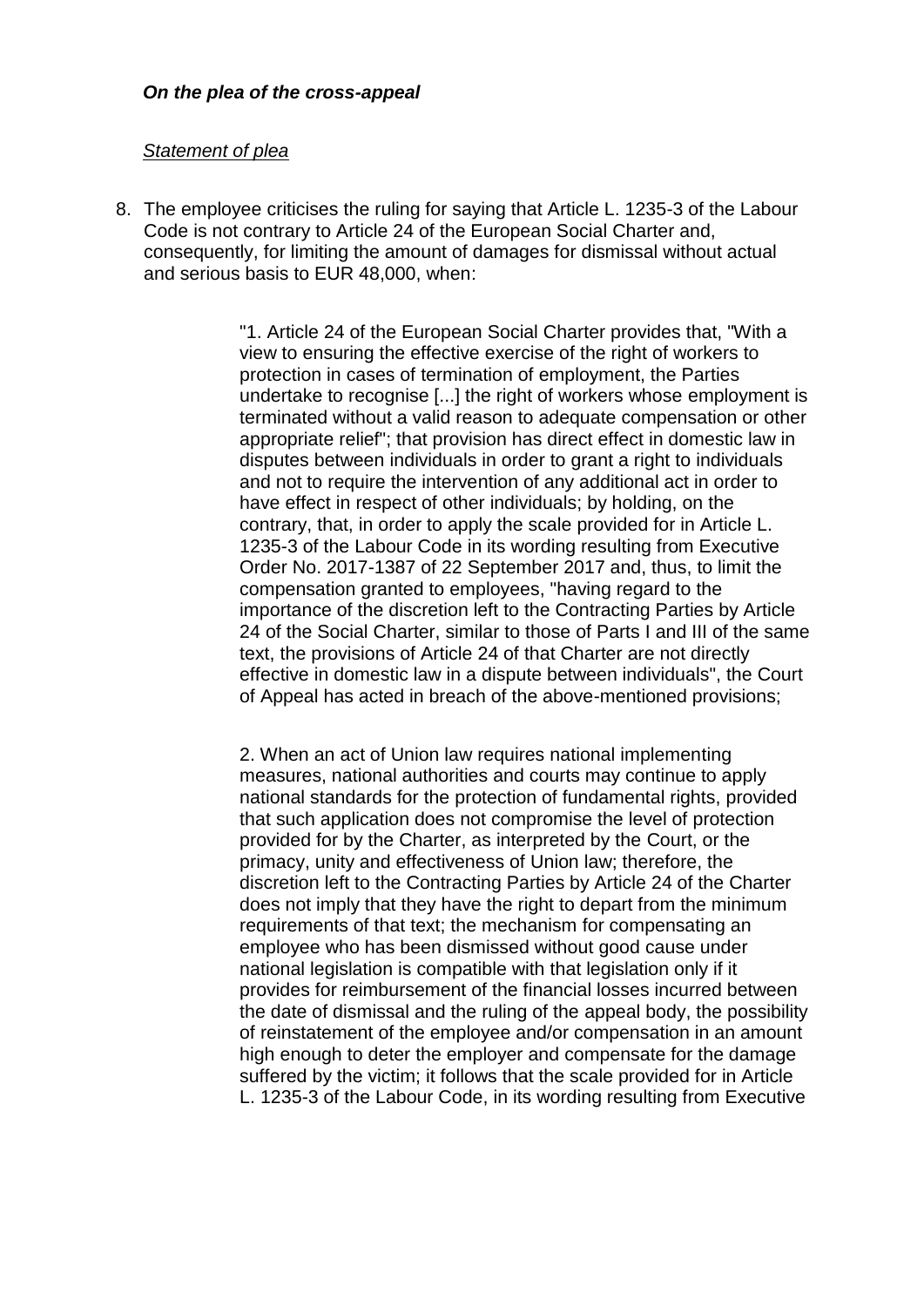Order No. 2017-1387 of 22 September 2017, insofar as it provides for the allocation of a capped compensatory allowance that does not cover the financial losses actually incurred by the employee since the date of the dismissal and which has no real deterrent effect for the employer insofar as the compensation cannot exceed a predefined amount and the compensation granted to the employee thus becomes inadequate over time in relation to the damage suffered, does not allow the employee dismissed without good cause to obtain adequate compensation proportionate to the damage suffered that also has a deterrent effect vis-à-vis recourse to unlawful dismissals and thus contravenes Article 24 of the Revised European Social Charter; by ruling as it did, when the margin for manoeuvre left to the Contracting States did not allow the French State to waive the minimum requirements laid down in Article 24 of the revised European Social Charter on compensation for the employee dismissed without good cause, by setting a scale of compensation solely on the basis of the employee's length of service and the number of employees at the company, the Court of Appeal has, on the contrary, violated that text, together with Article L. 1235-3 of the Labour Code, in its wording resulting from Executive Order No. 2017- 17 387 of 22 September 2017."

### *Court's response*

9. On the one hand, under Article L. 1235-3 of the Labour Code, in its wording resulting from Executive Order No. 2017-1387 of 22 September 2017, applicable to the dispute, if an employee is dismissed for a cause that is not real and serious, the court may propose reinstatement of the employee at the company, with maintenance of the benefits acquired.

> If either party refuses reinstatement, the Judge shall award the employee compensation at the employer's expense, the amount of which shall be between minimum and maximum amounts.

10.According to Article L. 1235-3-1 of the Labour Code, in its version of 24 September 2017 to 22 December 2017, Article L. 1235-3 is not applicable when the court finds that the dismissal is vitiated by one of the nullities provided for in paragraph two of this Article. In this case, where the employee does not request continuation of his employment contract or his reinstatement is impossible, the Judge awards him compensation, at the employer's expense, which may not be less than the salaries of the last six months.

> The nullities referred to in the preceding paragraph are those relating to the violation of a fundamental freedom, acts of psychological or sexual harassment under the conditions referred to in Articles L. 1152-3 and L. 1153-4, discriminatory dismissal under the conditions provided for in Articles L. 1134-4 and L. 1132-4 or subsequent to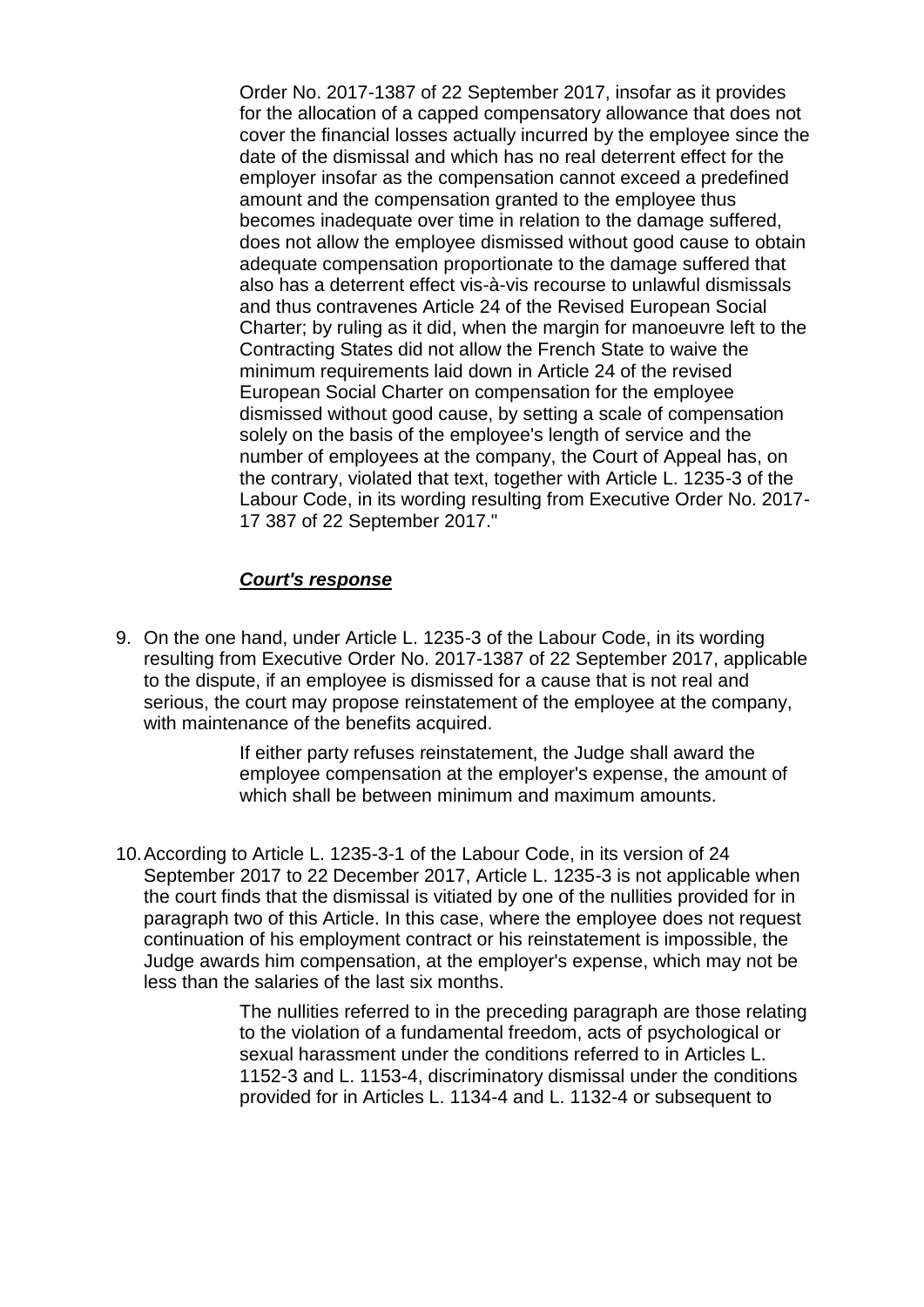legal proceedings, in matters of occupational equality between men and women under the conditions referred to in Article L. 1144-3 and in the case of denunciation of crimes and serious offences, or to the exercise of a power of attorney by a protected employee referred to in Chapter I of Title I of Book IV of Part Two, as well as the protection given to certain employees pursuant to Articles L. 1225-71 and L. 1226-13.

- 11.On the other hand, in Part I of the European Social Charter, "The Parties accept as the aim of their policy, to be pursued by all appropriate means both national and international in character, the attainment of conditions in which the following rights and principles may be effectively realised", then listed, including the right of workers to protection in the event of dismissal.
- 12.According to Article 24 of that Charter, "With a view to ensuring the effective exercise of the right of workers to protection in cases of termination of employment, the Parties undertake to recognise:

(a) the right of all workers not to have their employment terminated without valid reasons for such termination connected with their capacity or conduct or based on the operational requirements of the undertaking, establishment or service;

(b) the right of workers whose employment is terminated without a valid reason to adequate compensation or other appropriate relief.

To this end the Parties undertake to ensure that a worker who considers that his employment has been terminated without a valid reason shall have the right to appeal to an impartial body."

- 13.The Appendix to the European Social Charter states that, "It is understood that compensation or other appropriate relief in case of termination of employment without valid reasons shall be determined by national laws or regulations, collective agreements or other means appropriate to national conditions."
- 14.The aforementioned Article 24 is contained in Part II of the European Social Charter, which states that, "The Parties undertake, as provided for in Part III, to consider themselves bound by the obligations laid down in the following articles and paragraphs", which it contains.
- 15.Part III of the Charter states that, "[...] each of the Parties undertakes:

(a) to consider Part I of this Charter as a declaration of the aims which it will pursue by all appropriate means, as stated in the introductory paragraph of that part;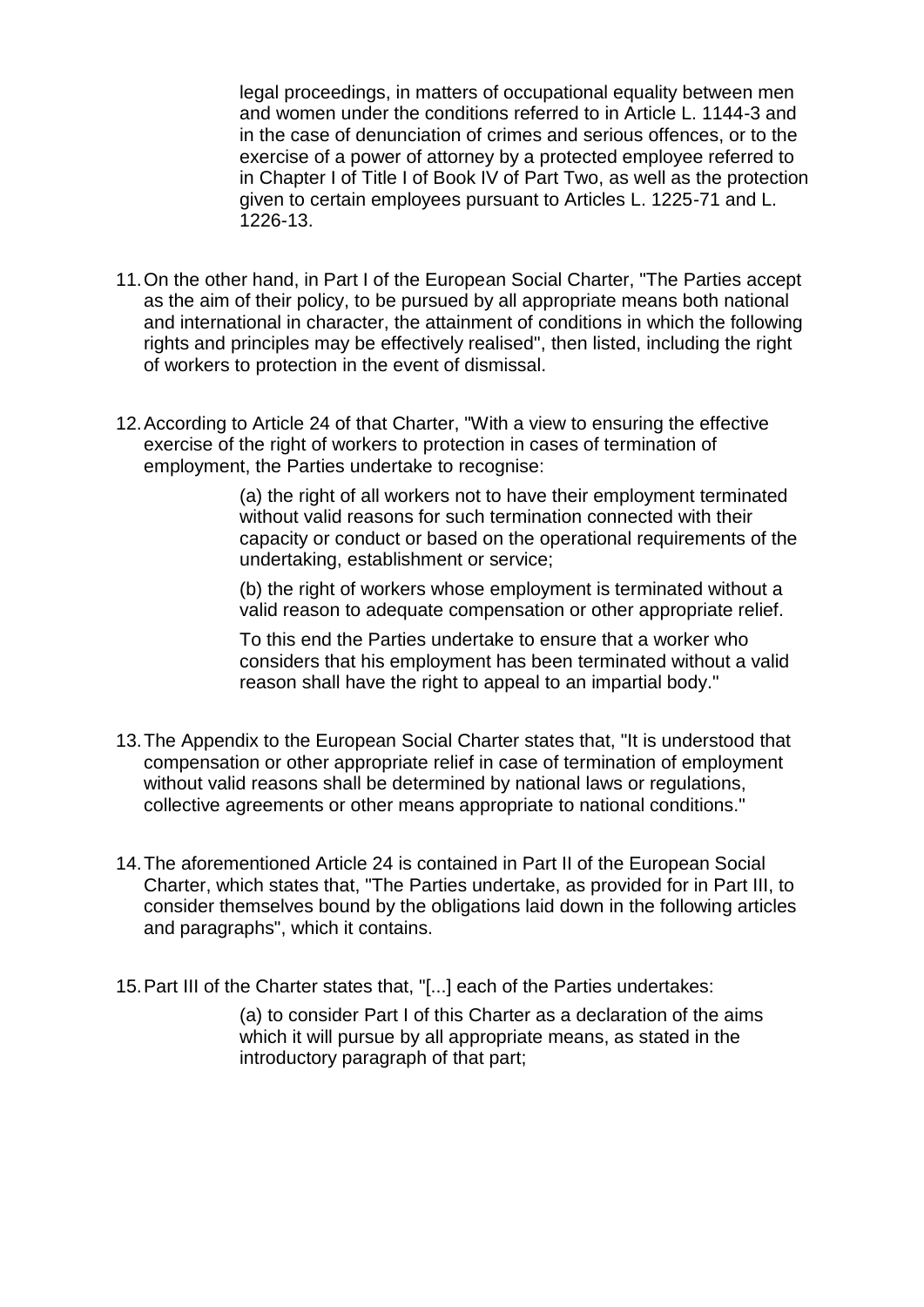(b) to consider itself bound by at least six of the following nine articles of Part II of this Charter: Articles 1, 5, 6, 7, 12, 13, 16, 19 and 20 Articles 1, 5, 6, 7, 12, 13, 16, 19 and 20;

(c) to consider itself bound by an additional number of articles or numbered paragraphs of Part II of the Charter which it may select, provided that the total number of articles or numbered paragraphs by which it is bound is not less than sixteen articles or sixty-three numbered paragraphs."

- 16.It follows from Law No. 99-174 of 10 March 1999, authorising the approval of the European Social Charter, and from Executive Order No. 2000-110 of 4 February 2000 that France has chosen to be bound by all the articles of the European Social Charter.
- 17.Article I of Part V of the European Social Charter, which deals with the "Implementation of the undertakings given", provides that, "[...] relevant provisions of Articles 1 to 31 of Part II of this Charter shall be implemented by:
	- (a) laws or regulations;

(b) agreements between employers or employers' organisations and workers' organisations;

- (c) a combination of those two methods;
- (d) other appropriate means."
- 18.Finally, Part III of the Appendix to the European Social Charter states: "It is understood that the Charter contains legal obligations of an international character, the application of which is submitted solely to the supervision provided for in Part IV thereof", which provides for a system of periodic reports and collective complaints.
- 19.Subject to the cases in which an international treaty is at issue, for which the Court of Justice of the European Union has exclusive jurisdiction to determine whether it has direct effect, the provisions of an international treaty, duly introduced into the domestic legal order in accordance with Article 55 of the Constitution, have direct effect where they create rights of which individuals may avail themselves and, having regard to the expressed intention of the parties and the general scheme of the treaty invoked, as well as to its content and terms, they are not intended solely to govern relations between States and do not require the intervention of any supplementary act in order to produce effects on individuals.
- 20.It follows from the above-mentioned provisions of the European Social Charter that the Contracting States have intended to recognise principles and objectives,